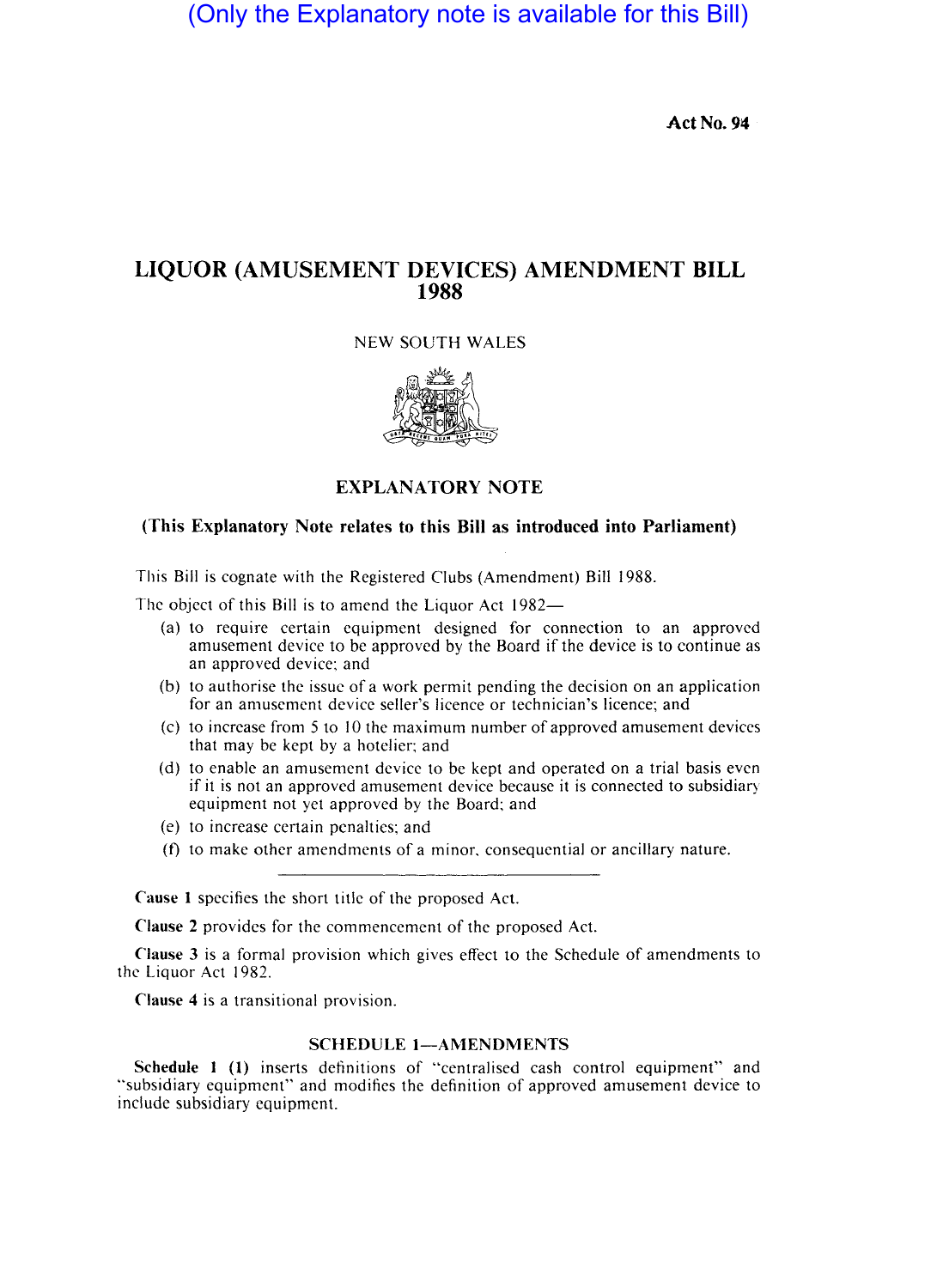#### Schedule 1 (2)-

- (a) makes it clear that the amusement devices that may be sold by the holder of an amusement device dealer's licence are not limited to those made or assembled by the licensee; and
- (b) brings the authority conferred by an amusement device seller's licence into line with that conferred by the Registered Clubs Act 1976 on the holder of a poker machine seller's licence; and
- (c) excludes objections to an application for a dealer's licence, an amusement device seller's licence or an amusement device technician's licence if the applicant already holds-
	- (i) another licence relating to amusement devices; or
	- (ii) a poker machine dealer's licence, seller's licence, technician's licence or adviser's licence under the Registered Clubs Act 1976.

Schedule 1 (3) enables an applicant for an amusement device seller's licence or technician's licence to be issued with a work permit pending a decision on the application.

Schedule 1 (4) increases from 5 to 10 the number of approved amusement devices that may be kept by a hotelier.

Schedule I (5) enables an amusement device to be operated on a trial basis with the approval of the Board even though it is not an approved device because it is connected to subsidiary equipment.

Schedule 1 (6) removes certain restrictions as to the persons entitled to apply for an amusement device seller's licence.

Schedule 1 (7), (8) and (9) increase the maximum penalties for offences committed by minors.

Schedule 1 (10) makes it lawful for certain persons other than licensees to be in possession of an approved amusement device.

Schedule 1 (11) removes certain restrictions on the manufacture or assembly of an approved amusement device by using components taken from another.

#### Schedule  $1(12)$ —

- (a) enables a director or secretary of a corporation that holds an amusement device dealer's licence or seller's licence to exercise the authority conferred by the licence on the corporation; and
- (b) provides that it is not unlawful for an unlicensed person, as a trainee under supervision. to exercise a function reserved for the holder of an amusement device seller's licence.

### Schedule 1 (13)-

- (a) removes certain restrictions relating to the servicing, repair or maintenance of an approved amusement device: and
- (b) imposes a penalty for a contravention of section 138D of the Principal Act (servicing. repair etc. of approved amusement devices).

Schedule 1 (14) prohibits a director or secretary of a corporation that holds an amusement device dealer's licence or seller's licence from selling an out-dated amusement device.